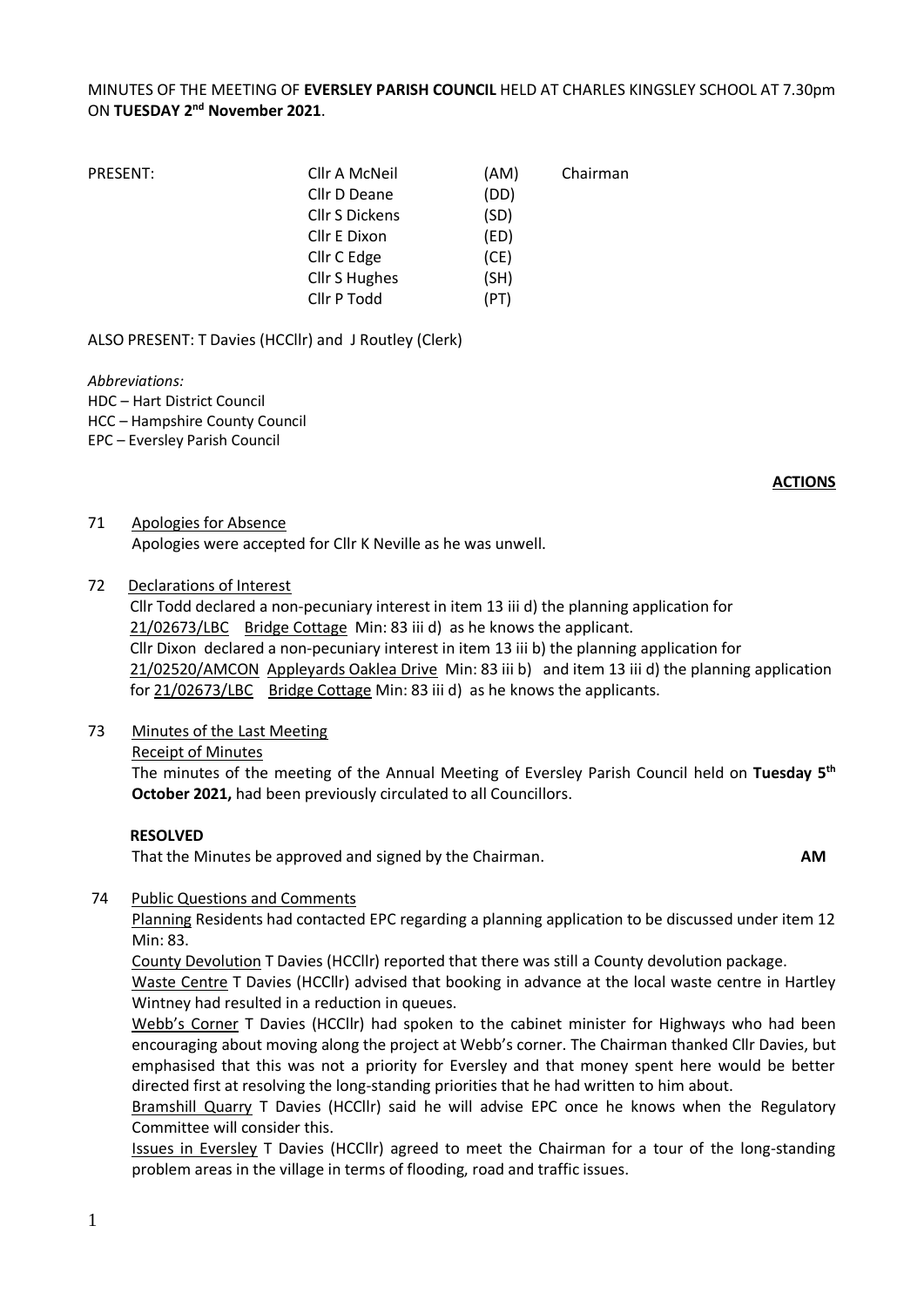D. Simpson It was noted that David Simpson, who had been a County Councillor since 2005, has been made an Honorary Alderman.

Warbrook roundabout It was noted that the road surface around this roundabout is breaking up and requires repair.

Minor roadworks T. Davies (HCCllr) asked to be notified of the need for minor roadworks in the parish as he may be able to assist. The Chairman stated that any practical measure for calming traffic in the village would be welcomed and would discuss this with Cllr Davies when he visited the village.

#### 75 Progress on actions

The Clerk had previously circulated a list of progress on actions.

- The Council noted progress on the actions, in particular:
- The new slide at Lower Common had been installed.
- The 2 new bins had been installed.
- The 2 'Tommys' silent soldiers had been installed.

#### **RESOLVED**

- To note the list and for all to make progress on the actions for which they are responsible. **ALL**
- Completed items will be taken off the list. **Clerk**

#### 76 Financial report

Schedule of Accounts

The Responsible Financial Officer's reconciliation for September 2021 had been previously circulated along with copies of the bank statements. (See Appendix A)

#### **RESOLVED**

• The reconciliation for September 2021 was accepted.

#### **RESOLVED**

- To approve £21.57 reimbursement to S. Hughes of the cost of bulbs to be planted around the village sign.
- To authorise the schedule of payments for November 2021 (See Appendix B)

#### Year to Date

#### **RESOLVED**

The Year-to-Date reports for September 2021 was accepted. (See Appendix C)

Emergency Spend None.

#### 77 Banking Arrangements

It was noted that there is sometimes a delay getting payments approved if a signatory is unavailable. **RESOLVED**

To approve Cllr C Edge as an additional bank signatory.

#### 78 Christmas Trees

There was a discussion about whether to have a Christmas tree or trees in Eversley. The Council took the view that it should consult residents first, but there was no time to do so in time for this Christmas.

#### **RESOLVED**

- To consult and plan well in advance for Christmas 2022
- To purchase more lights for the tree outside the Village Hall for this year up to a value of £100.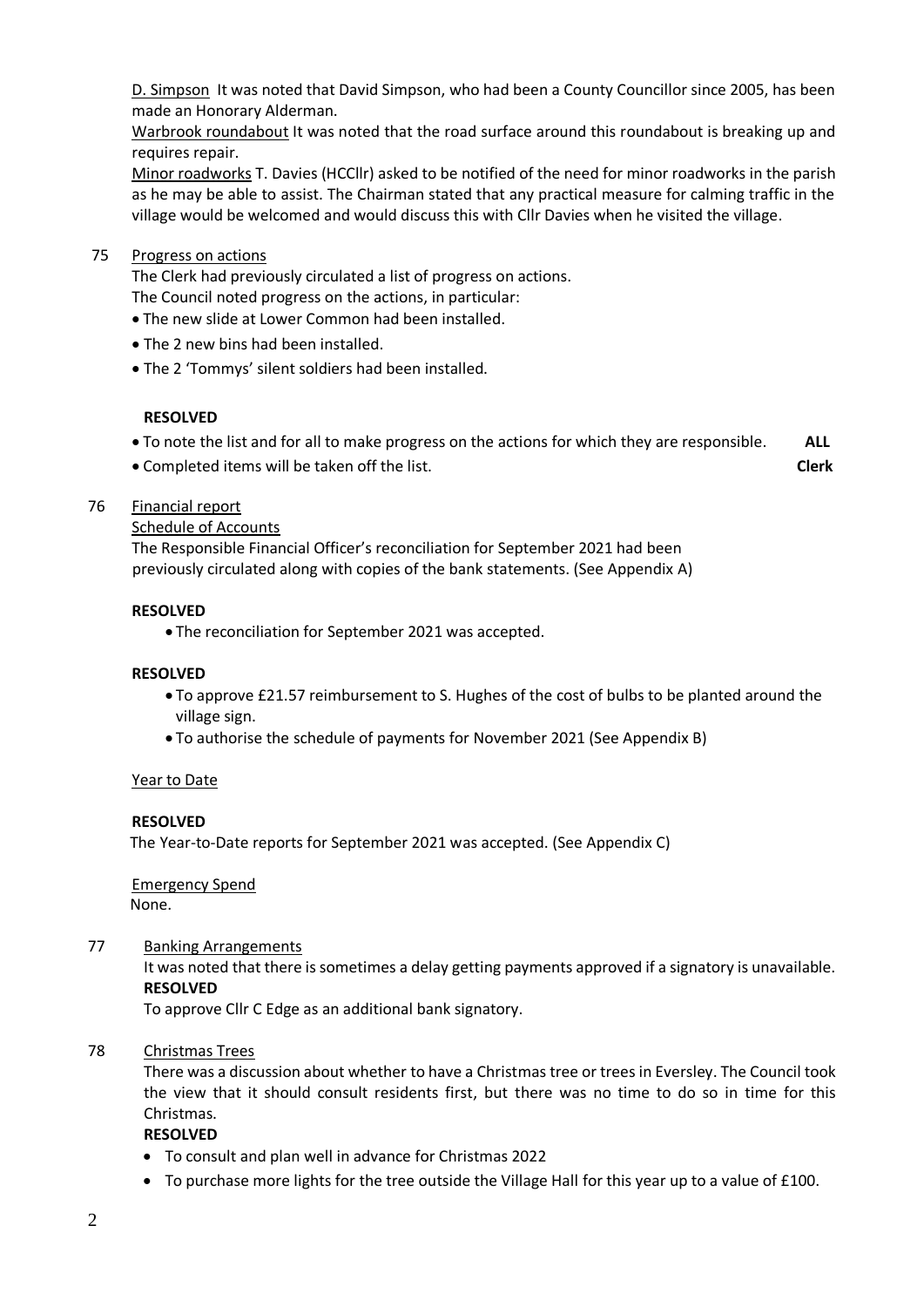### 79 Cross Green Tender

The Tender has been issued with a closing date of 26<sup>th</sup> November. **RESOLVED**

- That Cllr Edge and Cllr Dixon, assisted by the Clerk, will make up the tender board that will make recommendations to Full Council on selection of the supplier. **CE/ED/Clerk**
- This panel will meet on 29<sup>th</sup> October to open the tenders, review and make recommendations.

 **CE/ED/Clerk**

80 Queen's Platinum Jubilee Celebrations

There was a discussion about what Eversley might wish to do to mark this event. **RESOLVED**

To consult with local groups and come back with suggestions of what could be done. **ALL**

## 81 Fees

The Council reviewed its Burial Ground Fees in comparison with other local councils. **RESOLVED**

That the fees for 2022-23 will be as follows for the:

- i) Burial Ground To increase to be more in line with other local councils (See Appendix D)
- ii) Garden plots No increase, to remain as £50 per plot for both residents and non-residents.

## 82 Enforcement

- It was noted that EPC is still trying to arrange a meeting with Enforcement.
- It was agreed to notify Enforcement of a possible planning infringement in the Eversley Cross Conservation area**. Clerk**

## 83 Planning

## i) Change to HDC Planning Application consultation period.

## **RESOLVED**

That EPC will write to HDC Planning Department and say that it would be helpful to reinstate the 28 day deadline rather than 21 day and that neither EPC nor residents in Eversley or elsewhere had been notified of the change. **Clerk**

## ii) Finchampstead Neighbourhood Development Plan

## **RESOLVED**

EPC will respond to the consultation by bringing to Finchampstead's attention that proposals for new developments will have a further negative impact on the junction of the A327 and Fleet Hill, and particularly the narrow river bridge at the junction. Hampshire CC and Wokingham BC have already acknowledged that it is not able to cope with the increase in traffic caused by the very large development in Arborfield, so further development would make the situation even worse. EPC would expect Wokingham BC to work with HCC on a project to increase road capacity that, ideally, redirects, or at least improves, traffic flow along the A327. **Clerk**

## At 9.14pm T Davies (HCCllr) left the meeting.

## iii) Planning Applications

## **RESOLVED**

To note receipt of the following and, where appropriate, to forward the comments listed below to HDC or HCC. **Clerk**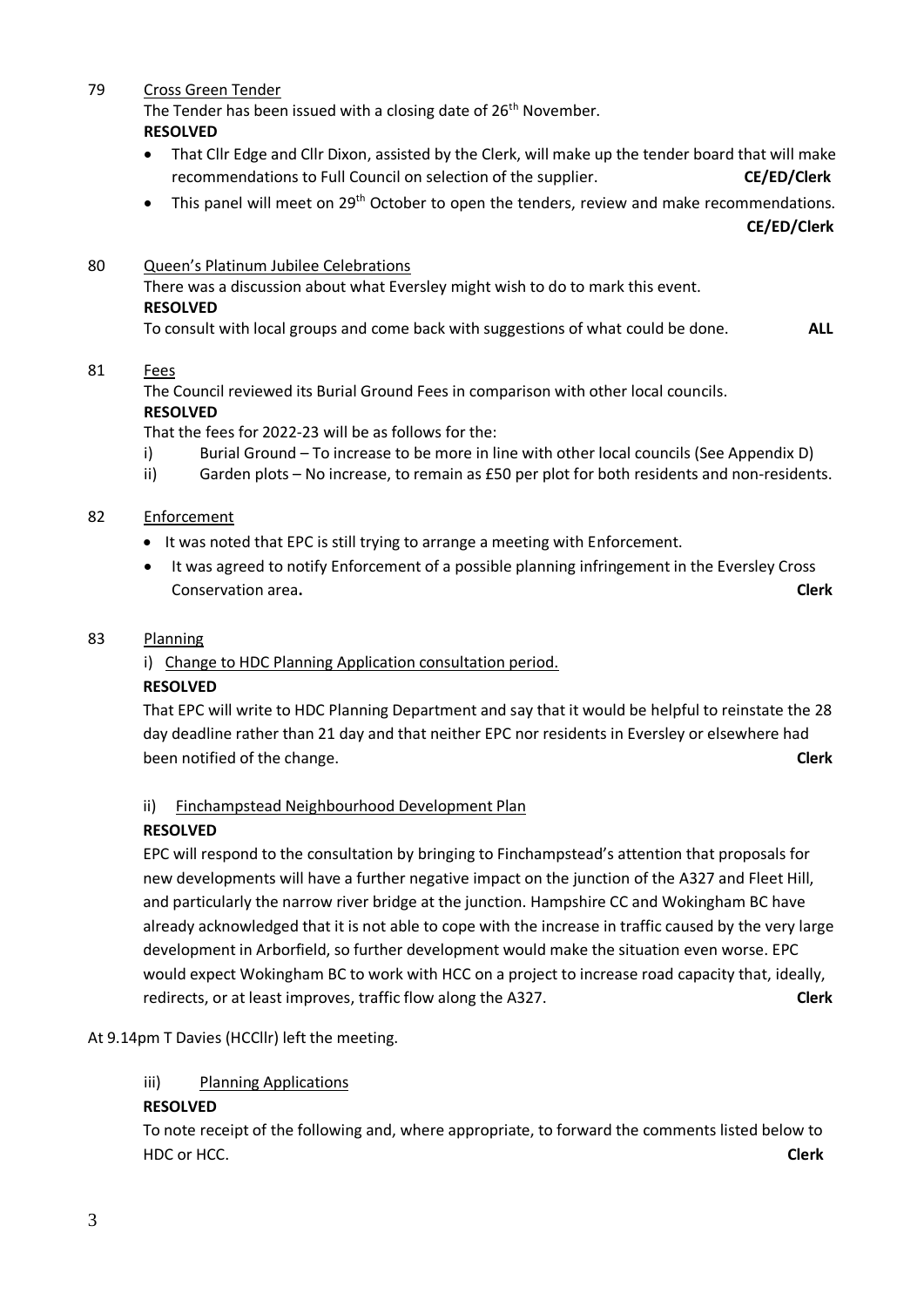a) 21/02297/FUL Warbrook Cottage Warbrook Lane Erection of a single storey side extension, replacement of window to ground floor front with double doors, blocking up of garage doors and window to the ground floor side to facilitate the change of use from garage to church hall.

EPC Consultee comment: Eversley Parish Council objects for the following reasons: EPC objects on the obvious splitting of the site and the creation of a second highway access. EPC objects to the 1.8m high fence that splits the site and adversely affects the street scene. It objects to the extension of the building to the west further into the open countryside and is so much bigger than the permitted one and still has a flat roof which is not in keeping. It objects because in the application it does not see sufficient parking onsite for the use of the house and 40 visitors and any shortfall in parking onsite will mean cars park on Warbrook Lane itself and we are already experiencing highways problems due to cars parked outside on the road which has poor visibility for the overtaking of parked vehicles. There would also be an impact to traffic on Warbrook Lane.

EPC would also like to mention concern about noise pollution with the meeting of up to 40 people, twice a week which would potentially be a disturbance and intrusion to neighbours. There is also a concern about outside lighting which would also disturb neighbours and wildlife.

- b) 21/02520/AMCON Appleyards Oaklea Drive Variation of Condition 2 attached to Planning Permission 19/02750/HOU dated 28/02/2020, to amend the approved plans. To allow for a revised design to the utility room. EPC Consultee comment: No comment
- c) 21/00915/HOU Dial House Longwater Road Demolition of existing summer house and erection of a brick summerhouse and a wooden pergola. EPC Consultee comment: No comment
- d) 21/02673/LBC Bridge Cottage The Street Replacement of 2no. first floor windows to north elevation and 1no. second floor window to east elevation. Removal of a section of cement render to part of first floor north elevation, and replacement with lime render. Retention of replacement oak staircase and first floor doorway opening to bedroom extension.

EPC Consultee comment: No comment

e) 21/02681/HOU 2 Jarvis Close Eversley Centre Erection of a detached oak framed garage with habitable accommodation at first floor. EPC Consultee comment: No comment

There being no further items for discussion the Chairman closed the meeting at 9.33pm.

Chairman…………………………………………………Date………………………………………

**The next Full Council Meeting will be held on Tuesday 7 th December 2021**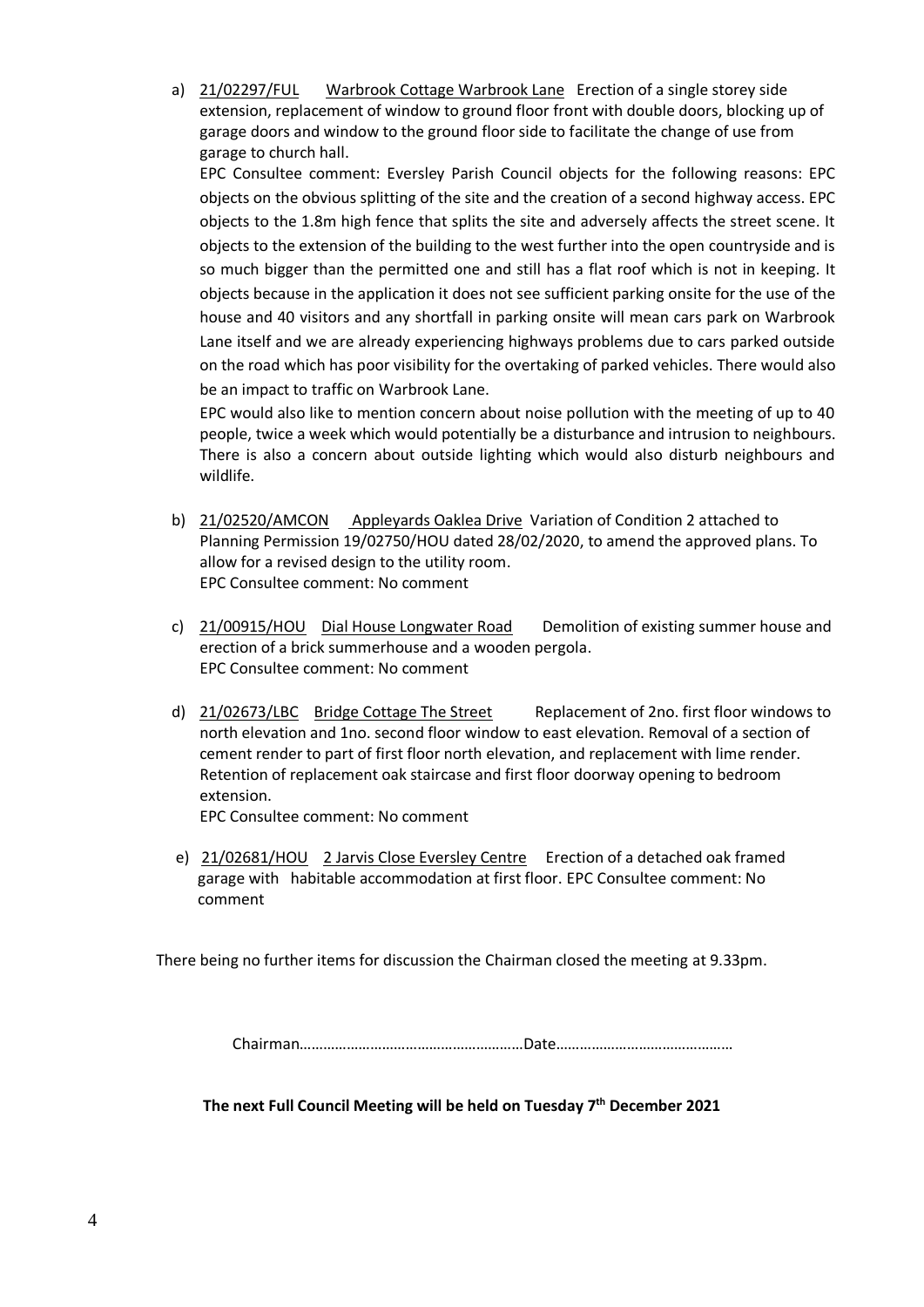## **Forward Plan**

| Date       | Meeting               | Draft Items |
|------------|-----------------------|-------------|
| 9 Nov 2021 | Open Spaces Committee |             |
| 7 Dec 2021 | <b>Full Council</b>   |             |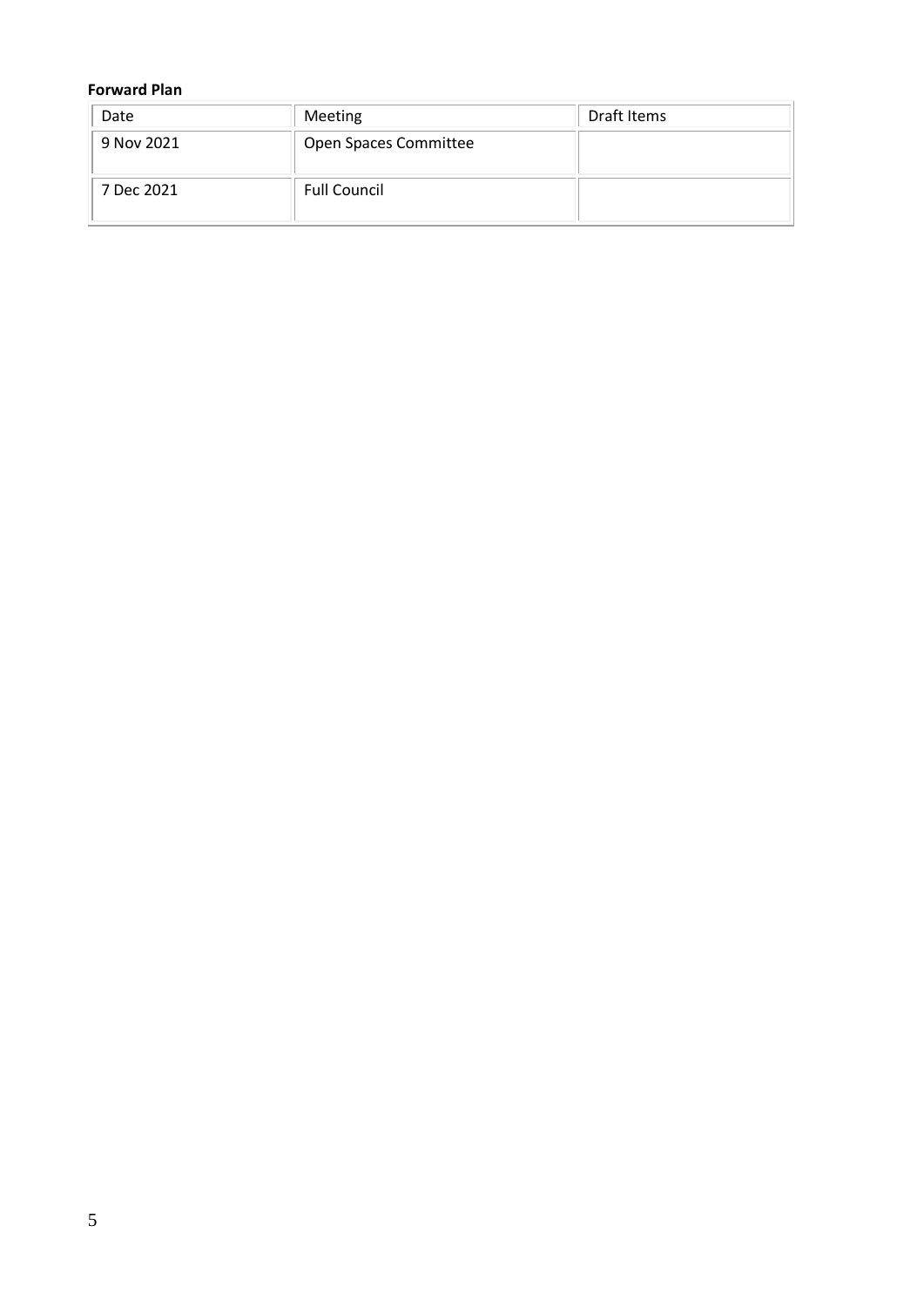# **Appendix A**

| <b>Eversley Parish</b><br><b>Council</b> | <b>Bank</b><br><b>Reconciliation</b> |                                                                           |                     |                             |            |              |
|------------------------------------------|--------------------------------------|---------------------------------------------------------------------------|---------------------|-----------------------------|------------|--------------|
| 30th Sep 2021                            |                                      |                                                                           |                     |                             |            |              |
| <b>Prepared by</b>                       |                                      | J. Routley,<br>Clerk/RFO                                                  |                     |                             |            |              |
| <b>Date</b>                              |                                      |                                                                           |                     |                             |            |              |
|                                          |                                      |                                                                           |                     |                             |            |              |
| <b>Approved by</b>                       |                                      | A. McNeil,<br>Chairman                                                    |                     |                             |            |              |
| <b>Date</b>                              |                                      |                                                                           |                     |                             |            |              |
| <b>Approved by</b>                       |                                      | <b>Councillor</b>                                                         |                     |                             |            |              |
| <b>Signed</b>                            |                                      |                                                                           |                     |                             |            |              |
| <b>Date</b>                              |                                      |                                                                           |                     |                             |            |              |
|                                          |                                      |                                                                           |                     |                             |            |              |
| <b>Current Account</b><br>No.            | 37685868                             |                                                                           |                     |                             |            |              |
| <b>Brought forward</b>                   | as at 31st Aug<br>2021               |                                                                           |                     |                             |            |              |
| as per Bank<br><b>Statement</b>          | <b>Lloyds sheet</b>                  |                                                                           |                     |                             |            |              |
|                                          |                                      |                                                                           |                     |                             |            | 39,061.55    |
| <b>Chq No./Bacs</b><br>date/ref          | Payee                                | <b>Description</b>                                                        | Invoice no.         | <b>Net</b><br><b>Amount</b> | <b>VAT</b> | <b>Total</b> |
| 03-Aug-                                  | Zoom Video                           | Monthly Zoom                                                              |                     | 11.99                       | 2.40       | $-14.39$     |
| 2021/chargecard                          | Communications<br>Inc.               | subscription                                                              |                     |                             |            |              |
| 02-Sep-2021                              | <b>BT</b> Group                      | Monthly office<br>phone costs                                             | M124                | 32.20                       | 6.44       | $-38.64$     |
| 09-Sep-2021                              | <b>Staff</b>                         | Salaries - Aug                                                            |                     | 1,527.93                    | 0.00       | $-1,527.93$  |
| 09-Sep-2021                              | J Routley, Clerk                     | Expenses/Admin<br>- Aug                                                   |                     | 5.40                        | 0.00       | $-5.40$      |
| 09-Sep-2021                              | Hampshire<br>Pension Fund            | August<br>contribution                                                    |                     | 400.14                      | 0.00       | $-400.14$    |
| 09-Sep-2021                              | Nick Robins Ltd                      | Grounds<br>maintenance -<br>Aug                                           | 13901               | 915.00                      | 183.00     | $-1,098.00$  |
| 09-Sep-2021                              | Nick Robins Ltd                      | Clearing graffiti<br>at Centre Green                                      | 13907               | 250.00                      | 50.00      | $-300.00$    |
| 09-Sep-2021                              | Basingstoke Skip<br>Hire             | Skip hire Aug                                                             | 492607              | 77.78                       | 15.56      | $-93.34$     |
| 09-Sep-2021                              | Amazon<br>Payments UK<br>Limited     | Litter picker for<br>Litter picker as<br>broken                           | <b>GB1POUAHAEUI</b> | 22.06                       | 4.41       | $-26.47$     |
| 09-Sep-2021                              | Hampshire<br><b>County Council</b>   | <b>CKS Hall Hire</b><br>invoiced<br>quarterly (5.10,<br>2.11, 9.11, 7.12) | 3611396889          | 150.00                      | 0.00       | $-150.00$    |
| 09-Sep-2021                              | Playscene Ltd                        | Playground<br>repairs as per<br>quote GPQ2101                             | 2061                | 1,797.00                    | 359.40     | $-2,156.40$  |
| 21-Sep-2021                              | Lloyds Bank                          | <b>Bank Fees</b>                                                          | 350001572           | 7.85                        | 0          | $-7.85$      |
|                                          |                                      |                                                                           |                     |                             |            |              |
| Lodgements                               |                                      |                                                                           | Invoice no.         |                             |            |              |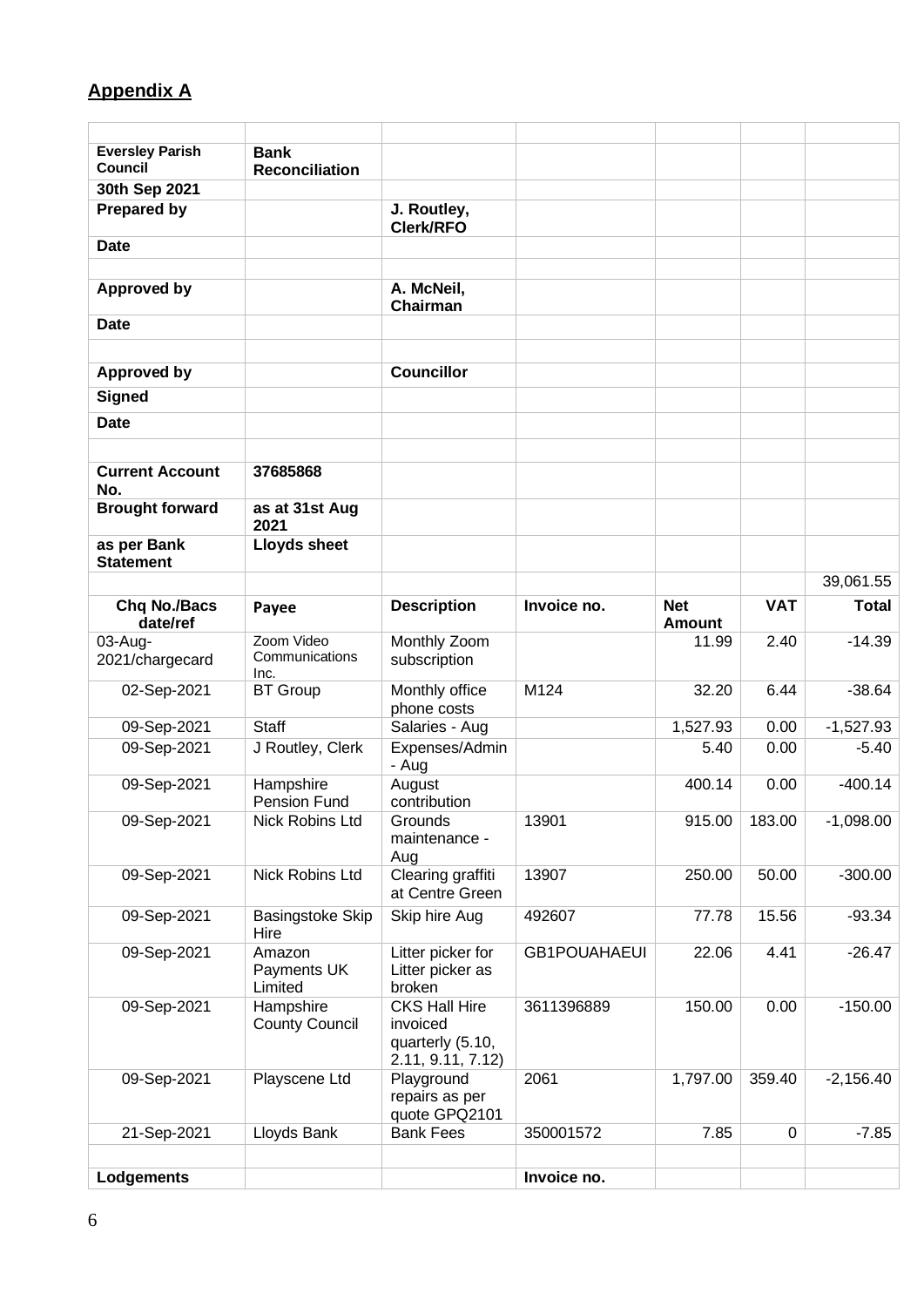| 09-Sep-2021                              | <b>Hart District</b><br>Council      | Precept (2nd<br>half)        |                | 39,488.50 | 0.00 | 39,488.50        |
|------------------------------------------|--------------------------------------|------------------------------|----------------|-----------|------|------------------|
| 21-Sep-2021                              | Melbourne                            | Memorial C51                 | B004/2021-2022 | 230.00    | 0.00 | 230.00           |
| <b>Total movement</b>                    | as per<br>cashbook                   |                              |                |           |      | <u>72,961.49</u> |
| <b>Unpresented</b><br>cheques/payments   | as at 30th Sep<br>2021               |                              |                |           |      |                  |
| Chq no.                                  |                                      |                              |                |           |      |                  |
| 02-Sep-<br>2021/charge card              | Zoom Video<br>Communications<br>Inc. | Monthly Zoom<br>subscription | INV105407197   | 14.39     |      |                  |
| <b>Bank Balance as</b><br>at             | 30th Sep 2021<br>as per Sheet        |                              |                |           |      | 72,961.49        |
| <b>Balance Reserve</b><br><b>Account</b> | 38770268                             |                              |                |           |      | 82,743.92        |
|                                          | 09-Aug-2021                          | Interest                     |                |           |      | 0.70             |
|                                          |                                      |                              |                |           |      | 82,744.62        |
| <b>Total funds held</b><br>by EPC        | as at 30th Sep<br>2021               |                              |                |           |      | 155,706.11       |
|                                          |                                      |                              |                |           |      |                  |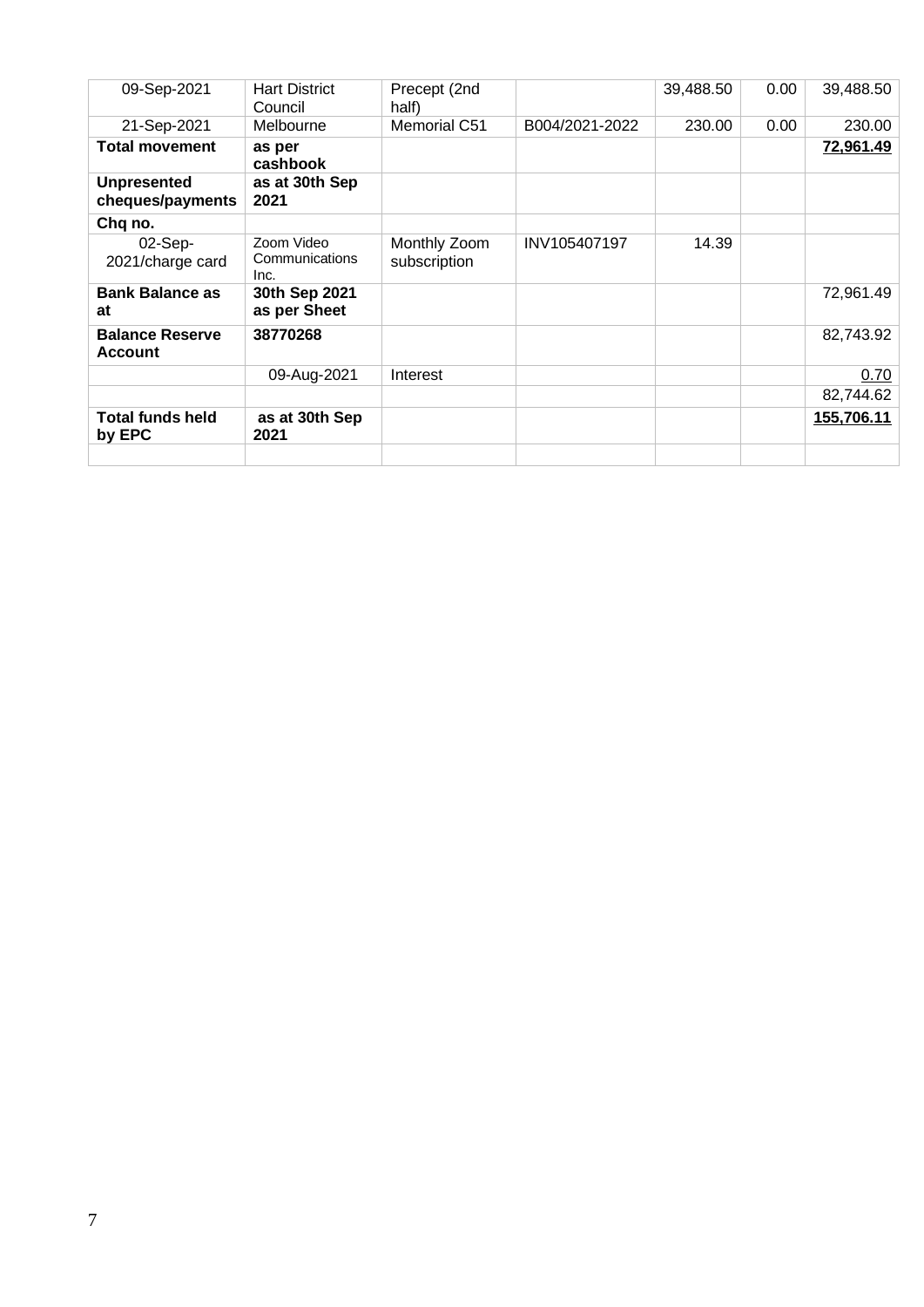## **Appendix B**

| <b>Eversley Parish Council</b> |               |                                                   |                             |            |                                          |
|--------------------------------|---------------|---------------------------------------------------|-----------------------------|------------|------------------------------------------|
|                                |               |                                                   |                             |            |                                          |
| <b>Payments for approval</b>   |               |                                                   |                             |            |                                          |
| 2.11.2021                      |               |                                                   |                             |            |                                          |
| The invoices listed have been  |               |                                                   |                             |            |                                          |
| examined, verified and         |               |                                                   |                             |            |                                          |
| certified by the Responsible   |               |                                                   |                             |            |                                          |
| <b>Financial Officer</b>       |               |                                                   |                             |            |                                          |
|                                |               |                                                   |                             |            |                                          |
| Prepared                       |               |                                                   |                             |            |                                          |
| by<br>J Routley, Clerk/RFO     |               |                                                   |                             |            |                                          |
| <b>Date</b>                    |               |                                                   |                             |            |                                          |
|                                |               |                                                   |                             |            |                                          |
| <b>Approved by</b>             |               |                                                   |                             |            |                                          |
|                                |               |                                                   |                             |            |                                          |
| A McNeil, Chairman             |               |                                                   |                             |            |                                          |
| <b>Date</b>                    |               |                                                   |                             |            |                                          |
| <b>Approved by</b>             |               |                                                   |                             |            |                                          |
|                                |               |                                                   |                             |            |                                          |
| <b>Councillor</b>              |               |                                                   |                             |            |                                          |
| <b>Signed</b>                  |               |                                                   |                             |            |                                          |
|                                |               |                                                   |                             |            |                                          |
| <b>Date</b>                    |               |                                                   |                             |            |                                          |
|                                |               |                                                   |                             |            |                                          |
|                                |               |                                                   |                             |            |                                          |
| Payee                          | Invoice no.   | <b>Description</b>                                | <b>Net</b><br><b>Amount</b> | <b>VAT</b> | <b>Total</b>                             |
| Lloyds Bank                    | 352361402     | <b>Bank Fees</b>                                  | 7.00                        |            | 7.00                                     |
| <b>BT Group</b>                | M126RM        | Monthly office phone                              | 32.20                       | 6.44       | 38.64                                    |
|                                |               | costs                                             |                             |            |                                          |
| <b>Staff</b>                   |               | Salaries - Oct                                    | 1,530.53                    |            | 1,530.53                                 |
| J Routley, Clerk               |               | Expenses/Admin - Oct                              | 40.51                       |            |                                          |
| Hampshire Pension Fund         |               | Sept contribution                                 | 400.14                      |            |                                          |
| <b>Nick Robins Ltd</b>         | 13957         | Grounds maintenance -<br>Oct                      | 1,025.00                    | 205.00     |                                          |
| <b>Basingstoke Skip Hire</b>   | 497721        | Skip hire Oct                                     | 77.58                       | 15.52      | 93.10                                    |
| Nick Robins Ltd                | 13960         | Repairing damaged                                 | 190.00                      | 38.00      | 228.00                                   |
|                                |               | steps - Centre Green                              |                             |            |                                          |
| Nick Robins Ltd                | 13958         | Clearance of path 23                              | 150.00                      | 30.00      | 180.00                                   |
| Amazon Payments UK Limited     | GB11P8TTMAEUI | Printer paper and                                 | 18.28                       | 3.68       | 21.96                                    |
| Playscene Ltd                  |               | stickers                                          |                             |            |                                          |
|                                | 2075          | Supply and install slide<br>and surfacing - Lower | 7,225.00                    | 1,445.00   | 8,670.00                                 |
|                                |               | Common                                            |                             |            |                                          |
| Nick Robins Ltd                | 13943         | For replacing damaged                             | 338.25                      | 67.65      | 405.90                                   |
|                                |               | fence posts at Warbrook                           |                             |            |                                          |
|                                |               | Lane Allotments                                   |                             |            |                                          |
| S. Hughes                      |               | <b>Bulbs Cross Green</b>                          | 21.57                       |            | 21.57                                    |
|                                | <b>TOTAL</b>  |                                                   |                             |            | 40.51<br>400.14<br>1,230.00<br>12,867.35 |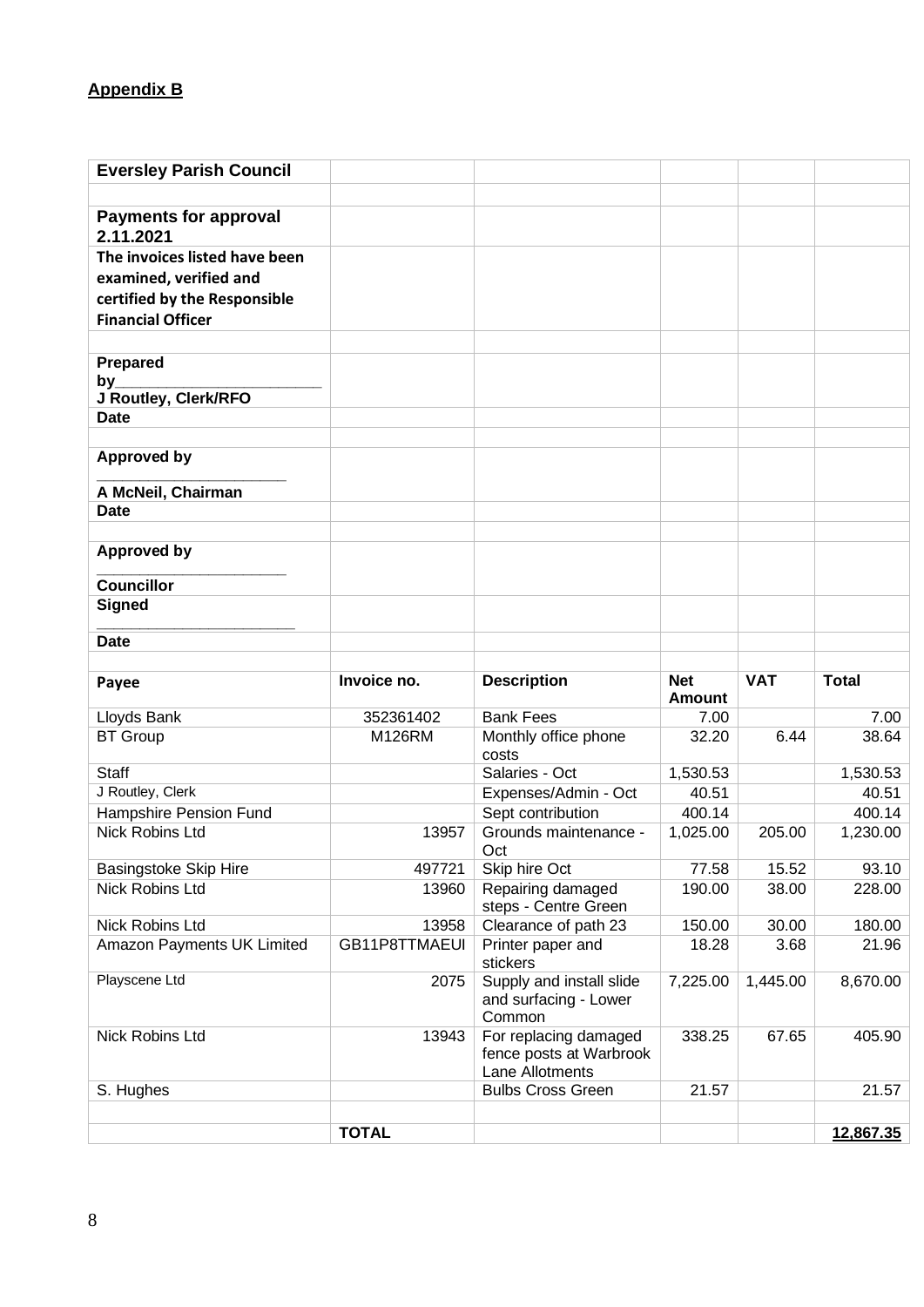## **Appendix C**

| <b>Year to Date</b>                                         |             |                         |                     |
|-------------------------------------------------------------|-------------|-------------------------|---------------------|
| at 30th Sep 2021                                            |             |                         |                     |
|                                                             |             |                         |                     |
|                                                             | FY 21-22    | <b>Budget 21-</b><br>22 | % of budget<br>used |
|                                                             | <b>YEAR</b> |                         |                     |
|                                                             | to date     |                         |                     |
| <b>Income</b>                                               |             |                         |                     |
|                                                             |             |                         |                     |
| Precept (split into 2 payments)                             | 78,977.00   | 78,977                  |                     |
| <b>HDC Council Tax Support Grant</b>                        | 0.00        | 0                       |                     |
| Bank Interest (on reserve acc)                              | 3.13        | 10                      |                     |
| <b>Garden Plot Rents</b>                                    | 646.00      | 518                     |                     |
| S106 Funds                                                  | 0.00        | 0                       |                     |
| <b>Burial Ground Fees</b>                                   | 1,470.00    | 1,500                   |                     |
| Donations/Grants                                            | 2,560.20    | 2,560                   |                     |
| other income                                                | 0.00        | 0                       |                     |
| Insurance claim                                             | 0.00        | 0                       |                     |
| <b>VAT Reclaim</b>                                          | 0.00        |                         |                     |
| <b>Sub Total</b>                                            | 83,656.33   | 83,565                  |                     |
|                                                             |             |                         |                     |
| <b>Expense</b>                                              |             |                         |                     |
| Staff Renumeration + Pension +HMRC                          | 14,579.48   | 29,367                  | 49.6                |
| <b>Admin/Office Costs</b>                                   | 904.43      | 2,383                   | 38.0                |
| <b>Hall Rental</b>                                          | 300.00      | 550                     | 54.5                |
| <b>Chair/Cllr Expenses</b>                                  | 91.84       | 500                     | 18.4                |
| <b>Bank Charges</b>                                         | 76.55       | 120                     | 63.8                |
| Subscriptions/Publications                                  | 1,090.91    | 1,750                   | 62.3                |
| Insurance/Audit Fees                                        | 2,148.47    | 2,500                   | 85.9                |
| Election costs (every 4 years unless by-election<br>called) | 0.00        | 0                       | 0.0                 |
| <b>Admin Sub Total</b>                                      | 19,191.68   | 37,170                  | 51.6                |
| <b>Grounds Maintenance</b>                                  | 6,020.00    | 13,120                  | 45.9                |
| Repairs/Maintenance                                         | 2,428.00    | 6,000                   | 40.5                |
| conservation volunteers                                     | 0.00        | 517                     | 0.0                 |
| <b>Tackling Flooding</b>                                    | 0.00        | 1,550                   | 0.0                 |
| <b>Tree Work</b>                                            | 175.00      | 3,400                   | 5.1                 |
| <b>Tree Survey</b>                                          | 0.00        | 2,000                   | 0.0                 |
| Waste Management                                            | 518.62      | 1,429                   | 36.3                |
| Annual Playground Inspection                                | 0.00        | 360                     | 0.0                 |
| EPC projects + new equipment                                | 651.57      | 8,000                   | 8.1                 |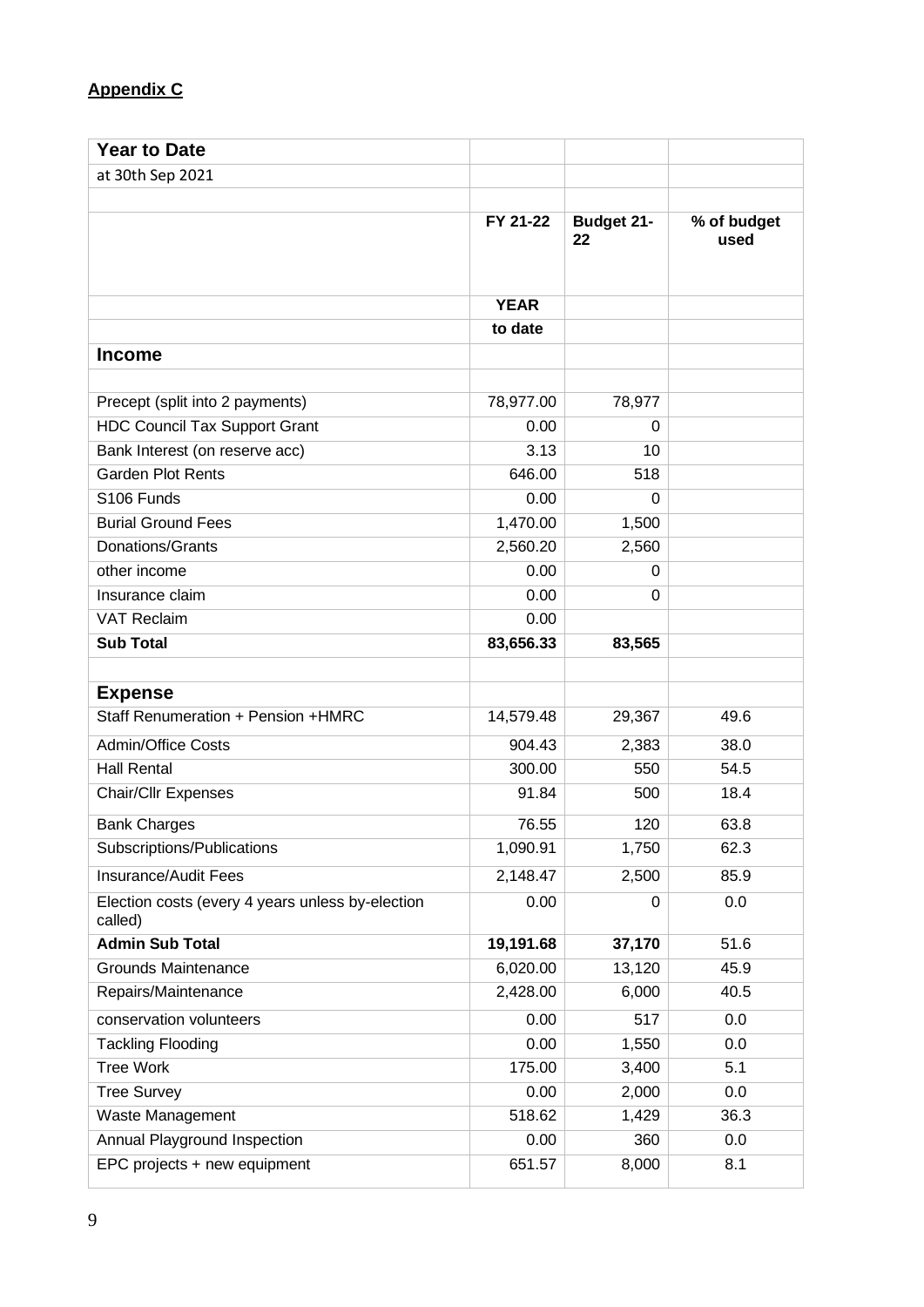| <b>Bus Shelters</b>                                            | 0.00       | $\Omega$                  | 0.0   |
|----------------------------------------------------------------|------------|---------------------------|-------|
| Payback team                                                   | 0.00       | 2,161                     | 0.0   |
| <b>Clearing allotments</b>                                     | 0.00       | 450                       | 0.0   |
| <b>Emergency Plan</b>                                          | 0.00       | 0                         | 0.0   |
| Neighbourhood Plan consultation                                | 0.00       | 5,000                     | 0.0   |
| <b>OS Sub Total</b>                                            | 9,793.19   | 43,987                    | 22.3  |
| Website                                                        | 286.90     | 408                       | 70.3  |
| Training                                                       | 45.00      | 500                       | 9.0   |
| Grants                                                         | 50.00      | 1,500                     | 3.3   |
| Section 137 Payments/now GPC and not a limit                   | 0.00       | 0                         | 0.0   |
| <b>VAT</b>                                                     | 2,199.20   |                           |       |
| <b>Sub Total</b>                                               | 2,581.10   | 2,408                     | 107.2 |
|                                                                | 31,565.97  | 83,565                    | 37.8  |
| <b>Income - Expenditure</b>                                    | 52,090.36  | 0                         |       |
|                                                                |            |                           |       |
|                                                                |            |                           |       |
| Funds carried over from Current Account                        | 70,859.87  | 70,860                    |       |
| Funds carried over from Reserve Account                        | 32,741.49  | 32,741                    |       |
| Plus Income-expenditure                                        | 52,090.36  | 0                         |       |
| <b>Outstanding Cheques not cashed</b>                          | 14.39      |                           |       |
| <b>Total Funds remaining</b>                                   | 155,706.11 | 103,601<br>$\blacksquare$ |       |
|                                                                |            |                           |       |
| <b>Earmarked Reserves</b>                                      |            |                           |       |
| 6 months running costs                                         | 24,425     |                           |       |
| Project: Village Signs                                         | 12,000     |                           |       |
| Project: New Play Area Cross Green                             | 30,000     |                           |       |
|                                                                |            |                           |       |
| <b>Total Earmarked Reserves (Total Reserves-</b><br>Earmarked) | 66,425     |                           |       |
| <b>Funds Remaining after Earmarked Reserves</b>                | 89,281     |                           |       |
|                                                                |            |                           |       |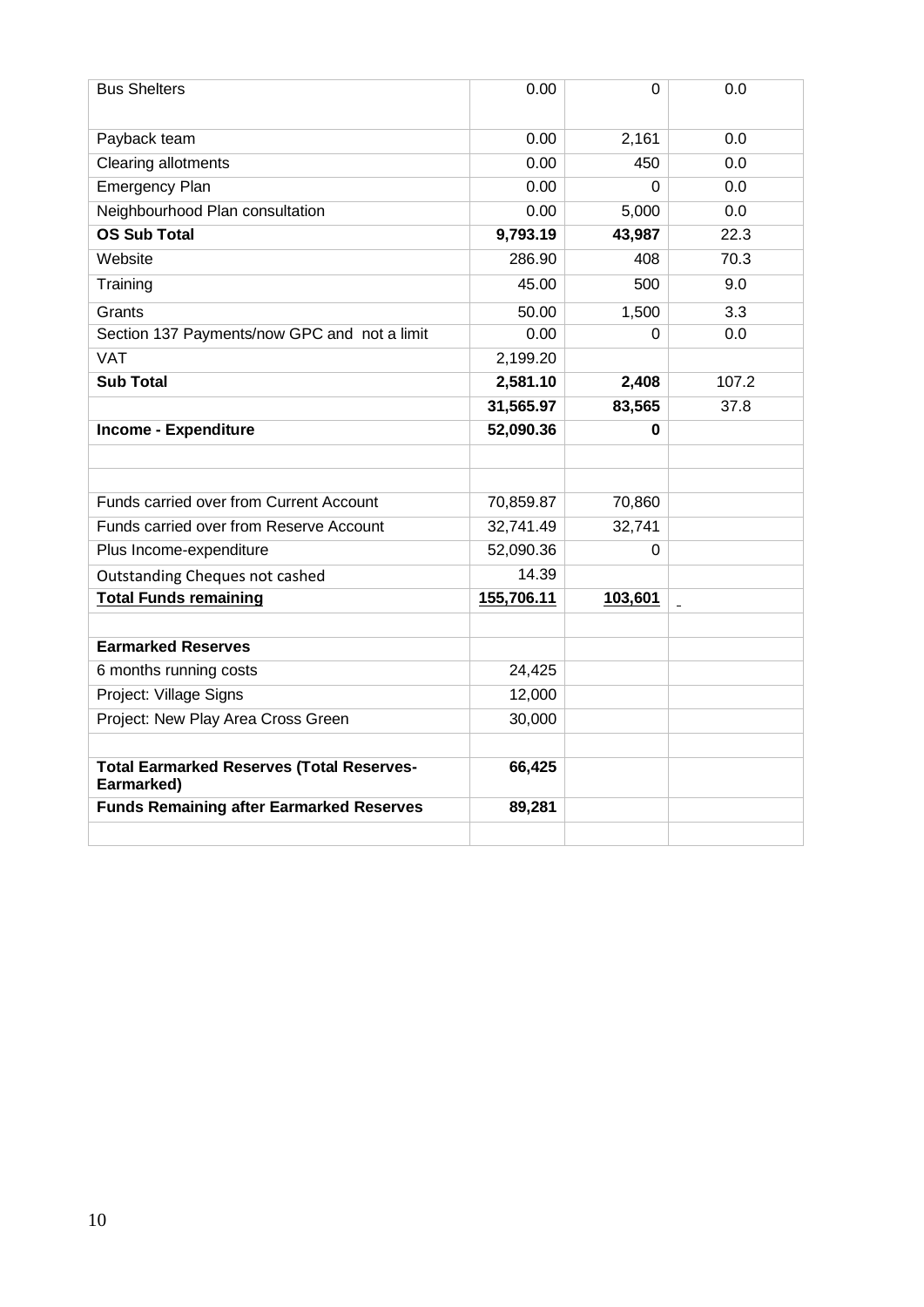## **Appendix D**

## **EVERSLEY PARISH COUNCIL**

# **TABLE OF CHARGES** with effect from 1 April 2022

## **EVERSLEY BURIAL GROUND, CHURCH LANE, EVERSLEY**

The following charges apply where the deceased was a resident of Eversley or Bramshill (Please refer to 'Eligibility' page)

| Burial Plots First interment in a burial plot, including the right to burial for a period of 100 years, of :-                                                         |              |
|-----------------------------------------------------------------------------------------------------------------------------------------------------------------------|--------------|
| the body of an adult, whose age at death was 18 years or above;<br>a)                                                                                                 | £800         |
| Second interment in a burial plot, which has a right to burial, of :-                                                                                                 |              |
| b) the body of an adult, whose age at death was 18 years or above;                                                                                                    | £300         |
| the cremated remains of an adult, whose age at death was 18 years or above;<br>C)                                                                                     | £150         |
| Third and subsequent interments in a burial plot of :-                                                                                                                | £150         |
| d) the cremated remains of an adult, whose age at death was 18 years or above.                                                                                        | Full<br>Fees |
| Young Persons (24 weeks pregnancy - under 18 years)<br>e)<br>The fees, as above, will be reclaimed from the Government's social fund and families will not be charged |              |
| Ashes Plots First interment in an ashes plot, including the right to burial for a period of 100 years, of :-                                                          |              |
| the cremated remains of an adult, whose age at death was 18 years or above;                                                                                           | £400         |
| Subsequent interments in an ashes plot, which has a right to burial, of :-                                                                                            |              |
| the cremated remains of an adult, whose age at death was 18 years or above;                                                                                           | £150         |
|                                                                                                                                                                       |              |